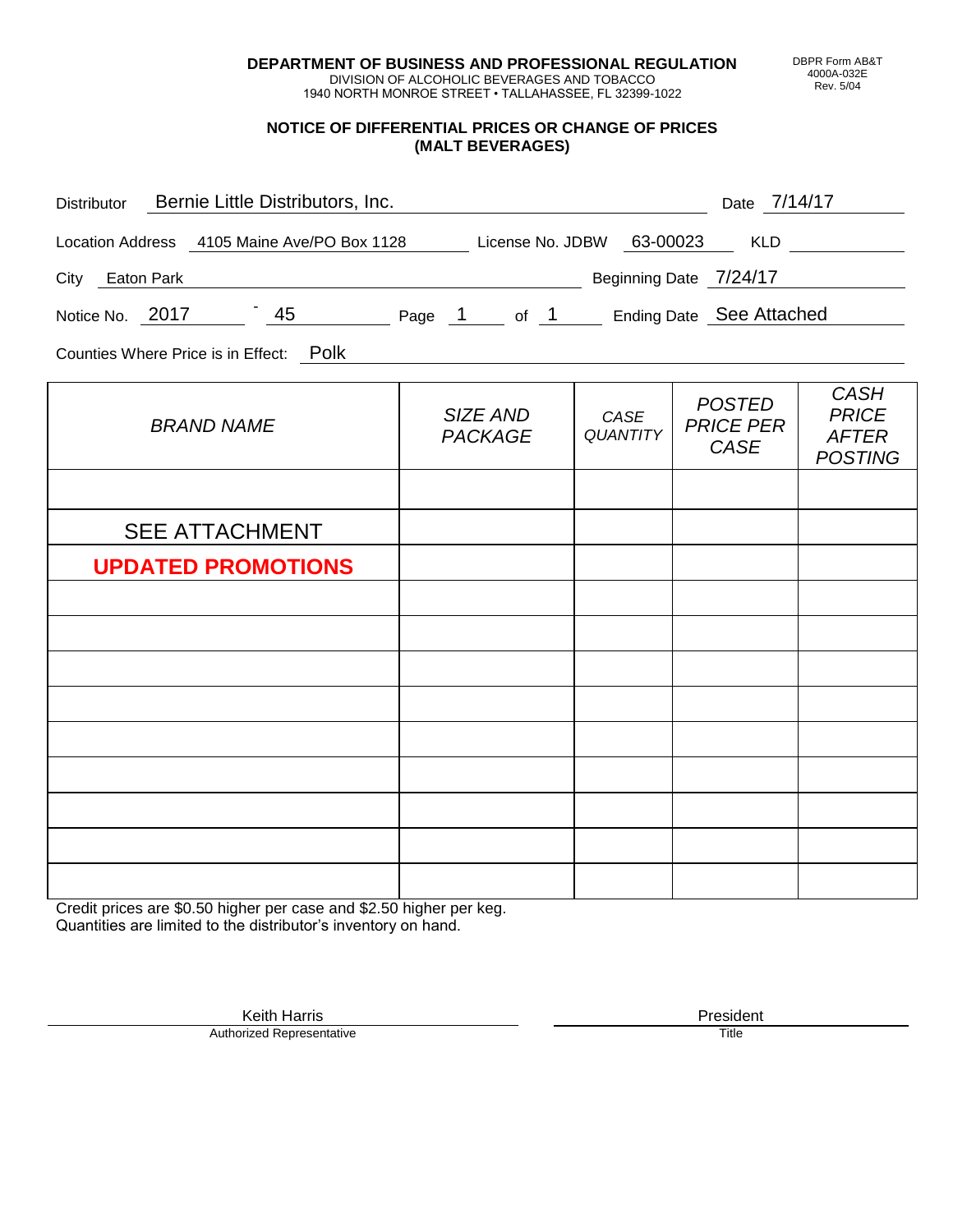|                                                                 |                          |                      |             |                | Posted Frontline |                 |            |         |
|-----------------------------------------------------------------|--------------------------|----------------------|-------------|----------------|------------------|-----------------|------------|---------|
| <b>Brands</b>                                                   | Package                  | Start                | <b>Stop</b> | Price          | Price            | Qty             | Premise    | Comment |
| Bud, Bud Lt                                                     | 24/8oz Can               | 06/26/17             | 08/06/17    | 11.40          | 13.25            | $20+$           | Off        |         |
| Bud & Bud Lt                                                    | 24/8oz Can 2/12          | 06/26/17             | 08/06/17    | 13.10          | 13.60            | $5-19$          | Off        |         |
| Bud & Bud Lt                                                    | 24/8oz Can 2/12          | 06/26/17             | 08/06/17    | 12.20          | 13.60            | $20+$           | Off        |         |
|                                                                 |                          |                      |             |                |                  |                 |            |         |
| Michelob Ultra                                                  | 24/8oz Can 2/12          | 06/26/17             | 08/06/17    | 13.50          | 14.45            | $5-19$          | Off        |         |
| Michelob Ultra                                                  | 24/8oz Can 2/12          | 06/26/17             | 08/06/17    | 12.20          | 14.45            | $20+$           | Off        |         |
| Michelob Ultra                                                  | 24/8oz Can               | 06/26/17             | 08/06/17    | 12.70          | 14.35            | $5-19$          | Off        |         |
| Michelob Ultra                                                  | 24/8oz Can               | 06/26/17             | 08/06/17    | 11.40          | 14.35            | $20+$           | Off        |         |
| Brands & Packages above may be mixed and matched to achieve qty |                          |                      |             |                |                  |                 |            |         |
| Bud, Bud Lt                                                     | 24/8oz Can               | 08/07/17             | 08/20/17    | 11.40          | 13.25            | $20+$           | Off        |         |
|                                                                 |                          |                      |             |                |                  |                 |            |         |
| Bud & Bud Lt                                                    | 24/8oz Can 2/12          | 08/07/17             | 08/20/17    | 13.10          | 13.60            | $5-9$           | Off        |         |
| Bud & Bud Lt                                                    | 24/8oz Can 2/12          | 08/07/17             | 08/20/17    | 11.70          | 13.60            | $10+$           | Off        |         |
| Michelob Ultra                                                  | 24/8oz Can 2/12          | 08/07/17             | 08/20/17    | 13.50          | 14.45            | $5-9$           | Off        |         |
| Michelob Ultra                                                  | 24/8oz Can 2/12          | 08/07/17             | 08/20/17    | 11.70          | 14.45            | $10+$           | Off        |         |
|                                                                 |                          |                      |             |                |                  |                 |            |         |
| Michelob Ultra                                                  | 24/8oz Can               | 08/07/17             | 08/20/17    | 12.70          | 14.35            | $5-19$          | Off        |         |
| Michelob Ultra                                                  | 24/8oz Can               | 08/07/17             | 08/20/17    | 11.40          | 14.35            | $20+$           | Off        |         |
| Brands & Packages above may be mixed and matched to achieve qty |                          |                      |             |                |                  |                 |            |         |
| Bud, Bud Lt                                                     | 24/8oz Can               | 08/21/17             | 10/01/17    | 11.40          | 13.25            | $20+$           | Off        |         |
|                                                                 |                          |                      |             |                |                  |                 |            |         |
| Bud & Bud Lt                                                    | 24/8oz Can 2/12          | 08/21/17             | 10/01/17    | 13.10          | 13.60            | $5-19$          | Off        |         |
| Bud & Bud Lt                                                    | 24/8oz Can 2/12          | 08/21/17             | 10/01/17    | 12.20          | 13.60            | $20+$           | Off        |         |
| Michelob Ultra                                                  | 24/8oz Can 2/12          | 08/21/17             | 10/01/17    | 13.50          | 14.45            | $5-19$          | Off        |         |
| Michelob Ultra                                                  | 24/8oz Can 2/12          | 08/21/17             | 10/01/17    | 12.20          | 14.45            | $20+$           | Off        |         |
|                                                                 |                          |                      |             |                |                  |                 |            |         |
| Michelob Ultra<br>Michelob Ultra                                | 24/8oz Can<br>24/8oz Can | 08/21/17<br>08/21/17 | 10/01/17    | 12.70<br>11.40 | 14.35<br>14.35   | $5-19$<br>$20+$ | Off<br>Off |         |
| Brands & Packages above may be mixed and matched to achieve qty |                          |                      | 10/01/17    |                |                  |                 |            |         |
|                                                                 |                          |                      |             |                |                  |                 |            |         |
| Bud, Bud Lt, Select, Select 55                                  | 24/12oz Can/LNR 4/6      | 07/03/17             | 09/30/17    | 21.60          | 23.80            | $10+$           | Off        |         |
| Michelob, Michelob Lt, Michelob Amberbock                       | 24/12oz LNNR 4/6         | 07/03/17             | 09/30/17    | 21.60          | 24.55            | $10+$           | Off        |         |
|                                                                 |                          |                      |             |                |                  |                 |            |         |
| Land Shark                                                      | 24/12oz LNNR 4/6         | 07/03/17             | 09/30/17    | 21.60          | 24.55            | 10-111          | Off        |         |
| Land Shark                                                      | 24/12oz LNNR 4/6         | 07/03/17             | 09/30/17    | 20.25          | 24.55            | $112+$          | Off        |         |
| Brands & Packages above may be mixed and matched to achieve qty |                          |                      |             |                |                  |                 |            |         |
| Bud, Bud Lt                                                     | 24/16oz Can 6/4          | 09/12/16             | 09/30/17    | 22.65          | 25.65            | $5+$            | On & Off   |         |
| Brands & Packages above may be mixed and matched to achieve qty |                          |                      |             |                |                  |                 |            |         |
|                                                                 |                          |                      |             |                |                  |                 |            |         |
| Bud, Bud Lt                                                     | 24/16oz Can 3/8          | 07/10/17             | 07/23/17    | 19.45          | 25.20            | $25+$           | Off        |         |
| Michelob Ultra                                                  | 24/16oz Can 3/8          | 07/10/17             | 07/23/17    | 19.45          | 27.10            | $25+$           | Off        |         |
| Brands & Packages above may be mixed and matched to achieve qty |                          |                      |             |                |                  |                 |            |         |
|                                                                 |                          |                      |             |                |                  |                 |            |         |
| Bud, Bud Lt                                                     | 24/16oz Can 3/8          | 09/04/17             | 09/17/17    | 19.45          | 25.20            | $25+$           | Off        |         |
| Michelob Ultra                                                  | 24/16oz Can 3/8          | 09/04/17             | 09/17/17    | 19.45          | 27.10            | $25+$           | Off        |         |
| Brands & Packages above may be mixed and matched to achieve qty |                          |                      |             |                |                  |                 |            |         |
|                                                                 |                          |                      |             |                |                  |                 |            |         |
| Bud, Bud Lt                                                     | 24/16oz Can              | 09/12/16             | 09/30/17    | 20.90          | 27.60            | $30+$           | Off        |         |
| Brands & Packages above may be mixed and matched to achieve gty |                          |                      |             |                |                  |                 |            |         |
| Bud, Bud Lt, Select & Select 55                                 | 18pk/12oz Can & LNNR     | 09/12/16             | 09/30/17    | 14.80          | 16.90            | $20+$           | Off        |         |
| Brands & Packages above may be mixed and matched to achieve qty |                          |                      |             |                |                  |                 |            |         |
|                                                                 |                          |                      |             |                |                  |                 |            |         |
| Bud, Bud Lt, Select & Select 55                                 | 24/12oz LNNR 2/12        | 09/12/16             | 09/30/17    | 21.55          | 22.50            | $10+$           | On         |         |
| Brands & Packages above may be mixed and matched to achieve qty |                          |                      |             |                |                  |                 |            |         |
|                                                                 |                          |                      |             |                |                  |                 |            |         |
| Bud, Bud Lt. Select & Select 55                                 | 24/12oz Can & LNNR 2/12  | 07/05/17             | 08/27/17    | 21.55          | 22.50            | $10+$           | Off        |         |
| Brands & Packages above may be mixed and matched to achieve qty |                          |                      |             |                |                  |                 |            |         |
| Bud, Bud Lt, Select & Select 55                                 | 24/12oz Can & LNNR 2/12  | 08/28/17             | 09/03/17    | 21.55          | 22.50            | 10-49           | Off        |         |
| Bud, Bud Lt, Select & Select 55                                 | 24/12oz Can & LNNR 2/12  | 08/28/17             | 09/03/17    | 17.80          | 22.50            | $50+$           | Off        |         |
| Brands & Packages above may be mixed and matched to achieve qty |                          |                      |             |                |                  |                 |            |         |
|                                                                 |                          |                      |             |                |                  |                 |            |         |
| Bud, Bud Lt, Select & Select 55                                 | 24/12oz Can & LNNR 2/12  | 09/04/17             | 09/10/17    | 21.55          | 22.50            | $10+$           | Off        |         |
| Brands & Packages above may be mixed and matched to achieve qty |                          |                      |             |                |                  |                 |            |         |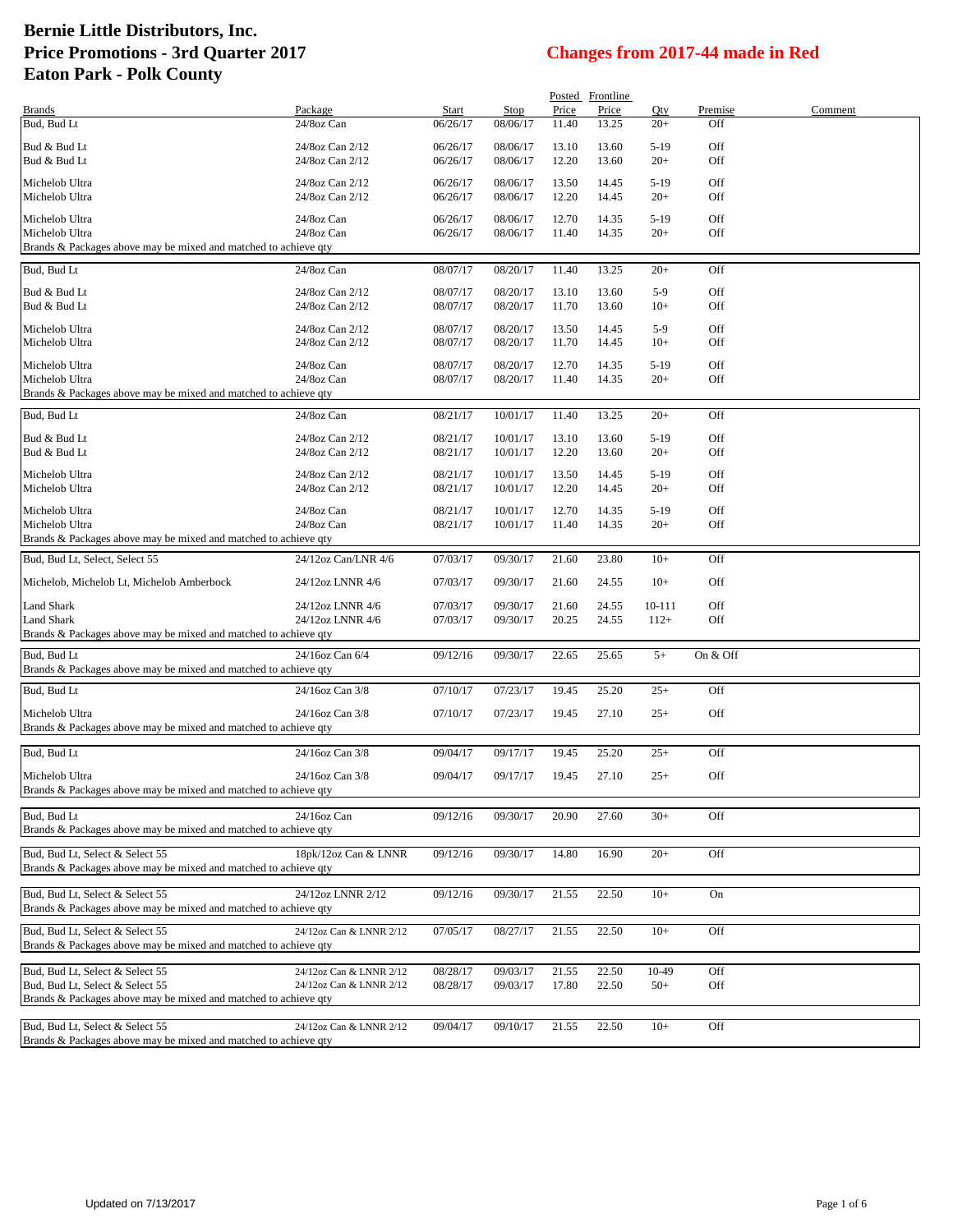|                                                                                                   |                        |          |          |       | Posted Frontline |           |         |         |
|---------------------------------------------------------------------------------------------------|------------------------|----------|----------|-------|------------------|-----------|---------|---------|
| <b>Brands</b>                                                                                     | Package                | Start    | Stop     | Price | Price            | Qty       | Premise | Comment |
| Bud, Bud Lt, Select & Select 55                                                                   | 24/12oz Can            | 09/12/16 | 09/30/17 | 20.75 | 22.60            | $10 - 44$ | Off     |         |
| Bud, Bud Lt, Select & Select 55                                                                   | 24/12oz Can            | 09/12/16 | 09/30/17 | 19.75 | 22.60            | $45+$     | Off     |         |
| Bud, Bud Lt,                                                                                      | 24/12oz LNNR           | 09/12/16 | 09/30/17 | 20.75 | 22.60            | $10 - 44$ | Off     |         |
| Bud, Bud Lt,                                                                                      | 24/12oz LNNR           | 09/12/16 | 09/30/17 | 19.75 | 22.60            | $45+$     | Off     |         |
|                                                                                                   |                        |          |          |       |                  |           |         |         |
| <b>Bud Light Lime</b>                                                                             | 24/12oz LNNR/Can       | 09/12/16 | 09/30/17 | 22.20 | 24.10            | $10 - 44$ | Off     |         |
| <b>Bud Light Lime</b>                                                                             | 24/12oz LNNR/Can       | 09/12/16 | 09/30/17 | 19.75 | 24.10            | $45+$     | Off     |         |
|                                                                                                   |                        |          |          |       |                  |           |         |         |
| Michelob Ultra                                                                                    | 24/12oz Can & LNNR     | 09/12/16 | 09/30/17 | 22.20 | 24.10            | $10 - 44$ | Off     |         |
| Michelob Ultra                                                                                    | 24/12oz Can & LNNR     | 09/12/16 | 09/30/17 | 20.70 | 24.10            | $45+$     | Off     |         |
| Brands & Packages above may be mixed and matched to achieve qty                                   |                        |          |          |       |                  |           |         |         |
| Bud, Bud Lt                                                                                       | 24/16oz CALNR          | 09/12/16 | 09/30/17 | 24.85 | 28.50            | $98+$     | Off     |         |
| Brands & Packages above may be mixed and matched to achieve qty                                   |                        |          |          |       |                  |           |         |         |
|                                                                                                   |                        |          |          |       |                  |           |         |         |
| Bud, Bud Lt                                                                                       | 20/16oz CALNR          | 05/22/17 | 09/30/17 | 17.95 | 23.00            | $22 - 65$ | Off     |         |
| Bud, Bud Lt                                                                                       | 20/16oz CALNR          | 05/22/17 | 09/30/17 | 17.45 | 23.00            | $66+$     | Off     |         |
| Brands & Packages above may be mixed and matched to achieve qty                                   |                        |          |          |       |                  |           |         |         |
|                                                                                                   |                        |          | 09/30/17 |       |                  |           |         |         |
| Bud, Bud Light<br>Brands & Packages above may be mixed and matched to achieve qty                 | 20/16oz CALNR          | 04/03/17 |          | 17.20 | 23.00            | $144+$    | On      |         |
|                                                                                                   |                        |          |          |       |                  |           |         |         |
| Bud, Bud Light                                                                                    | 24/16oz ALNR/CALNR     | 04/03/17 | 09/30/17 | 23.00 | 28.50            | $1-49$    | On      |         |
| Bud, Bud Light                                                                                    | 24/16oz ALNR/CALNR     | 04/03/17 | 09/30/17 | 22.75 | 28.50            | 50-143    | On      |         |
| Bud, Bud Light                                                                                    | 24/16oz ALNR/CALNR     | 04/03/17 | 09/30/17 | 21.55 | 28.50            | $144+$    | On      |         |
|                                                                                                   |                        |          |          |       |                  |           |         |         |
| Bud, Bud Light Sports/Holiday CALNR                                                               | 24/16oz CALNR          | 04/03/17 | 09/30/17 | 23.00 | 28.50            | $1 - 143$ | On      |         |
| Bud, Bud Light Sports/Holiday CALNR                                                               | 24/16oz CALNR          | 04/03/17 | 09/30/17 | 21.95 | 28.50            | $144+$    | On      |         |
| <b>Bud Light Lime</b>                                                                             | 24/16oz ALNR 4/6       | 04/03/17 | 09/30/17 | 27.65 | 31.20            | $50+$     | On      |         |
|                                                                                                   |                        |          |          |       |                  |           |         |         |
| Bud Lt Lime & Platinum                                                                            | 24/16 CALNR 3/8        | 04/03/17 | 09/30/17 | 31.50 | 36.15            | $1-9$     | On      |         |
| Bud Lt Lime & Platinum                                                                            | 24/16 CALNR 3/8        | 04/03/17 | 09/30/17 | 30.67 | 36.15            | $10+$     | On      |         |
|                                                                                                   |                        |          |          |       |                  |           |         |         |
| Michelob Ultra                                                                                    | 24/16oz CALNR          | 04/03/17 | 09/30/17 | 35.85 | 37.25            | $5+$      | On      |         |
| Brands & Packages above may be mixed and matched to achieve qty                                   |                        |          |          |       |                  |           |         |         |
|                                                                                                   |                        |          |          |       |                  |           |         |         |
| Oculto                                                                                            | 24/12oz LNNR 2/12      | 09/12/16 | 09/30/17 | 26.65 | 29.90            | $20+$     | Off     |         |
| Michelob Ultra & Light                                                                            | 18/12oz LNNR/Cans      | 05/29/17 | 07/30/17 | 16.95 | 18.45            | $5 - 59$  | Off     |         |
| Michelob Ultra & Light                                                                            | 18/12oz LNNR/Cans      | 05/29/17 | 07/30/17 | 15.85 | 18.45            | $60+$     | Off     |         |
|                                                                                                   | 18/12oz LNNR/Cans      |          |          | 14.99 | 18.45            |           |         |         |
| BL Lime, Platinum, Black Crown<br>Brands & Packages above may be mixed and matched to achieve qty |                        | 05/29/17 | 07/30/17 |       |                  | $1+$      | Off     |         |
|                                                                                                   |                        |          |          |       |                  |           |         |         |
| BL Lime, Platinum, Black Crown, Mich Lt & Ultra                                                   | 18/12oz LNNR/Cans      | 07/31/17 | 09/30/17 | 16.95 | 18.45            | $5 - 59$  | Off     |         |
| BL Lime, Platinum, Black Crown, Mich Lt & Ultra                                                   | 18/12oz LNNR/Cans      | 07/31/17 | 09/30/17 | 15.85 | 18.45            | $60+$     | Off     |         |
| Brands & Packages above may be mixed and matched to achieve qty                                   |                        |          |          |       |                  |           |         |         |
|                                                                                                   |                        |          |          |       |                  |           |         |         |
| Mich, Mic Lt, Ultra, Ultra Amber, Amberbock & Ultra<br>Lime Cactus                                | 24/12oz Can/LNNR 2/12  | 07/05/17 | 09/30/17 | 23.90 | 24.85            | $5+$      | Off     |         |
| Michelob Ultra                                                                                    | 24/16oz CALNR 3/8      | 07/05/17 | 09/30/17 | 35.85 | 37.25            | $5+$      | Off     |         |
| Brands & Packages above may be mixed and matched to achieve qty                                   |                        |          |          |       |                  |           |         |         |
|                                                                                                   |                        |          |          |       |                  |           |         |         |
| BL Lime, Platinum, Black Crown & Landshark                                                        | 24/12oz LNNR 2/12      | 09/12/16 | 09/30/17 | 20.45 | 24.10            | $10+$     | ON      |         |
| BL Lime, Platinum & Landshark                                                                     | 24/12oz Cans 2/12      | 09/12/16 | 09/30/17 | 20.45 | 24.10            | $10+$     | ON      |         |
| Brands & Packages above may be mixed and matched to achieve qty                                   |                        |          |          |       |                  |           |         |         |
| BL Lime, Platinum & Black Crown                                                                   | 24/12oz Cans/LNNR 2/12 | 07/05/17 | 07/30/17 | 23.15 | 24.10            | $1+$      | Off     |         |
|                                                                                                   |                        |          |          |       |                  |           |         |         |
| BLL Rita Family (Lime, Straw, Mango, Raz, Orange, Grape,                                          |                        |          |          |       |                  |           |         |         |
| Peach & Seasonal)                                                                                 | 24/8oz Can 2/12        | 07/05/17 | 07/30/17 | 23.15 | 24.10            | $1-6$     | Off     |         |
| BLL Rita Family (Lime, Straw, Mango, Raz, Orange, Grape,<br>Peach & Seasonal)                     | 24/8oz Can 2/12        | 07/05/17 | 07/30/17 | 21.30 | 24.10            | $7+$      | Off     |         |
| Brands & Packages above may be mixed and matched to achieve qty                                   |                        |          |          |       |                  |           |         |         |
|                                                                                                   |                        |          |          |       |                  |           |         |         |
| BL Lime, Platinum & Black Crown                                                                   | 24/12oz Cans/LNNR 2/12 | 07/31/17 | 08/06/17 | 23.15 | 24.10            | $1+$      | Off     |         |
| BLL Rita Family (Lime, Straw, Mango, Raz, Orange, Grape,                                          |                        |          |          |       |                  |           |         |         |
| Peach & Seasonal)                                                                                 | 24/8oz Can 2/12        | 07/31/17 | 08/06/17 | 23.15 | 24.10            | $1-6$     | Off     |         |
| BLL Rita Family (Lime, Straw, Mango, Raz, Orange, Grape,                                          |                        |          |          |       |                  |           |         |         |
| Peach & Seasonal)                                                                                 | 24/8oz Can 2/12        | 07/31/17 | 08/06/17 | 21.30 | 24.10            | $7-13$    | Off     |         |
| BLL Rita Family (Lime, Straw, Mango, Raz, Orange, Grape,                                          |                        |          |          |       |                  |           |         |         |
| Peach & Seasonal)                                                                                 | 24/8oz Can 2/12        | 07/31/17 | 08/06/17 | 17.80 | 24.10            | $14+$     | Off     |         |
| Brands & Packages above may be mixed and matched to achieve qty                                   |                        |          |          |       |                  |           |         |         |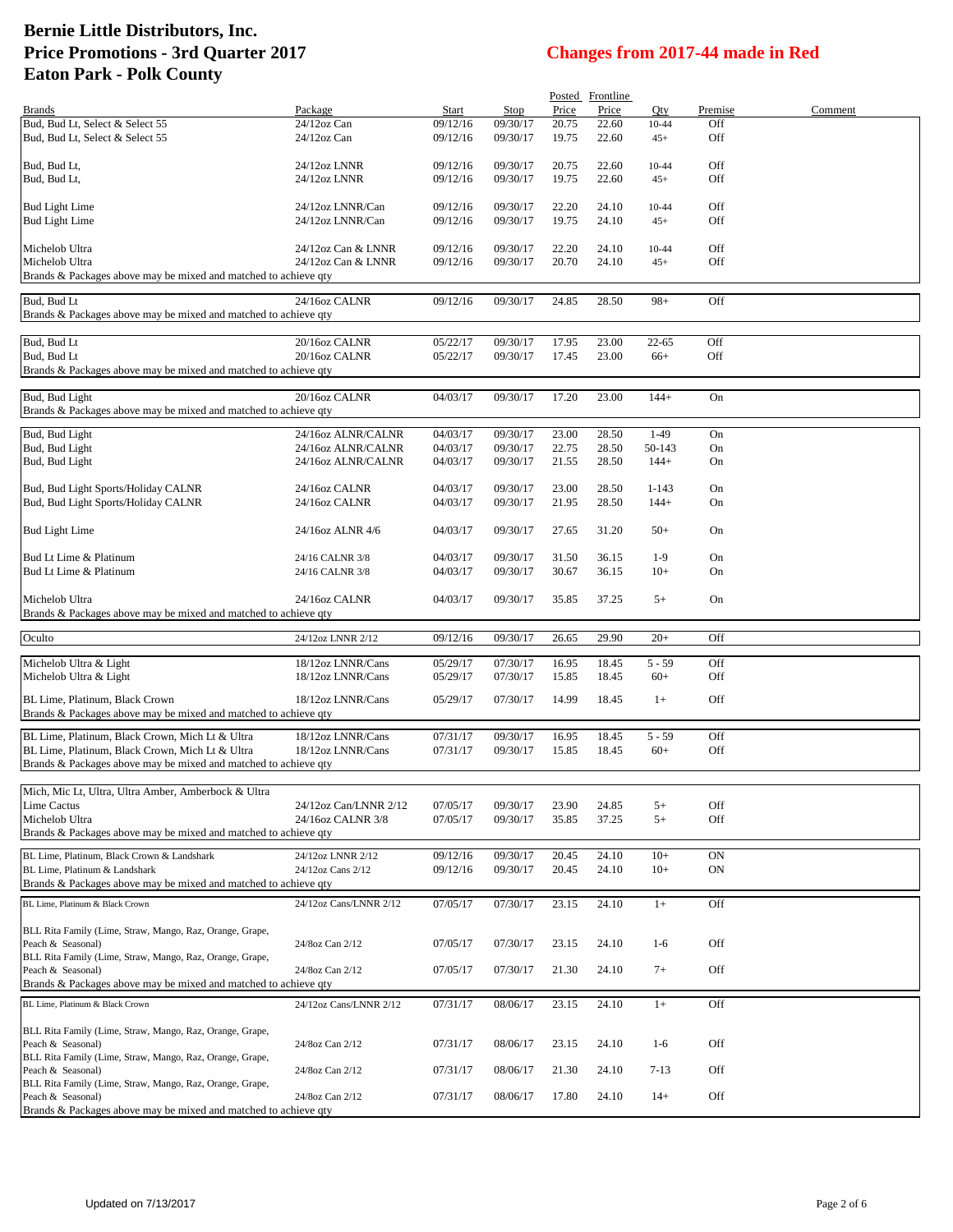|                                                                                                     |                                       |                      |                      |                | Posted Frontline |                   |            |                         |
|-----------------------------------------------------------------------------------------------------|---------------------------------------|----------------------|----------------------|----------------|------------------|-------------------|------------|-------------------------|
| <b>Brands</b>                                                                                       | Package                               | Start                | Stop                 | Price          | Price            | Oty               | Premise    | Comment                 |
| BL Lime, Platinum & Black Crown                                                                     | 24/12oz Cans/LNNR 2/12                | 08/07/17             | 09/30/17             | 23.15          | 24.10            | $1+$              | Off        |                         |
| BLL Rita Family (Lime, Straw, Mango, Raz, Orange, Grape,                                            |                                       |                      |                      |                |                  |                   |            |                         |
| Peach & Seasonal)                                                                                   | 24/8oz Can 2/12                       | 08/07/17             | 09/30/17             | 23.15          | 24.10            | $1-6$             | Off        |                         |
| BLL Rita Family (Lime, Straw, Mango, Raz, Orange, Grape,                                            |                                       |                      |                      |                |                  |                   |            |                         |
| Peach & Seasonal)                                                                                   | 24/8oz Can 2/12                       | 08/07/17             | 09/30/17             | 21.30          | 24.10            | $7+$              | Off        |                         |
| Brands & Packages above may be mixed and matched to achieve qty                                     |                                       |                      |                      |                |                  |                   |            |                         |
| Bud Light Lime, Platinum                                                                            | 24/12oz LNNR 4/6                      | 07/17/17             | 07/22/17             | 15.50          | 24.55            | $10+$             | Off        |                         |
| Brands & Packages above may be mixed and matched to achieve qty                                     |                                       |                      |                      |                |                  |                   |            |                         |
|                                                                                                     |                                       |                      |                      |                |                  |                   |            |                         |
| Best Damn Root Beer, Cherry Cola & Cream Soda                                                       | 24/12oz LNR 4/6                       | 08/28/17             | 09/03/17             | 19.20          | 30.30            | $15+$             | Off        |                         |
| Brands & Packages above may be mixed and matched to achieve qty                                     |                                       |                      |                      |                |                  |                   |            |                         |
| <b>Spiked Seltzer Variety</b>                                                                       | 24/12oz Can 2/12                      | 06/26/17             | 07/23/17             | 24.50          | 28.50            | $5+$              | Off        | <b>Stop Date Change</b> |
|                                                                                                     |                                       |                      |                      |                |                  |                   |            |                         |
| <b>Spiked Seltzer Variety</b>                                                                       | 24/12oz Can 2/12                      | 07/24/17             | 09/30/17             | 24.50          | 28.50            | $3+$              | Off        | <b>New</b>              |
| Busch, Busch Lt, Nat Lt, Nat Ice & Rolling Rock                                                     | $24/12$ oz Can S/C                    | 01/16/17             | 09/30/17             | 15.35          | 17.00            | 15-76             | Off        |                         |
| Busch, Busch Lt, Nat Lt, Nat Ice & Rolling Rock                                                     | 24/12oz Can S/C                       | 01/16/17             | 09/30/17             | 13.80          | 17.00            | $77+$             | Off        |                         |
|                                                                                                     |                                       |                      |                      |                |                  |                   |            |                         |
| Natty Daddy                                                                                         | $24/12$ oz Can S/C                    | 01/16/17             | 09/30/17             | 15.35          | 16.10            | $1 - 4$           | Off        |                         |
| Natty Daddy                                                                                         | $24/12$ oz Can S/C<br>24/12oz Can S/C | 01/16/17<br>01/16/17 | 09/30/17<br>09/30/17 | 14.35<br>13.80 | 16.10<br>16.10   | $5 - 76$<br>$77+$ | Off<br>Off |                         |
| Natty Daddy<br>Brands & Packages above may be mixed and matched to achieve qty                      |                                       |                      |                      |                |                  |                   |            |                         |
|                                                                                                     |                                       |                      |                      |                |                  |                   |            |                         |
| Busch, Busch Lt, Nat Lt, Nat Ice, Bud Ice, Rolling Rock &                                           |                                       |                      |                      |                |                  |                   |            |                         |
| <b>Busch Ice</b>                                                                                    | 18/12oz Cans/LNNR                     | 04/17/17             | 09/30/17             | 9.35           | 12.40            | $40+$             | Off        |                         |
| Brands & Packages above may be mixed and matched to achieve qty                                     |                                       |                      |                      |                |                  |                   |            |                         |
|                                                                                                     |                                       |                      |                      |                |                  |                   |            |                         |
| King Cobra & High Gravity                                                                           | 24/16oz Can 6/4                       | 09/12/16             | 09/30/17             | 17.75          | 19.55            | $5+$              | Off        |                         |
| Brands & Packages above may be mixed and matched to achieve qty                                     |                                       |                      |                      |                |                  |                   |            |                         |
| Shock Top & Shock Top Sampler                                                                       | 24/12oz LNNR                          | 09/12/16             | 09/30/17             | 19.70          | 27.75            | $56+$             | Off        |                         |
| Brands & Packages above may be mixed and matched to achieve qty                                     |                                       |                      |                      |                |                  |                   |            |                         |
| Shock Top & Shock Top Lemon                                                                         | $15/12$ oz Can                        | 09/12/16             | 09/30/17             | 13.65          | 15.25            | $50+$             | Off        |                         |
| Brands & Packages above may be mixed and matched to achieve qty                                     |                                       |                      |                      |                |                  |                   |            |                         |
| Shock Top & Shock Top Lemon                                                                         | 30/12oz Can 2/15                      | 09/12/16             | 09/30/17             | 25.70          | 28.90            | $25+$             | Off        |                         |
| Brands & Packages above may be mixed and matched to achieve qty                                     |                                       |                      |                      |                |                  |                   |            |                         |
| Shock Top, Apple Wheat, Lemon, Pumpkin, Rasp, IPA, Winter Combo,                                    |                                       |                      |                      |                |                  |                   |            |                         |
| Choc, Pretzel, Ginger, Ruby Red                                                                     | 24/12oz LNNR 4/6                      | 06/19/17             | 09/30/17             | 27.10          | 27.75            | $1-19$            | Off        |                         |
| Shock Top, Apple Wheat, Lemon, Pumpkin, Rasp, IPA, Winter Combo,                                    |                                       |                      |                      |                |                  |                   |            |                         |
| Choc, Pretzel, Ginger, Ruby Red                                                                     | 24/12oz LNNR 4/6                      | 06/19/17             | 09/30/17             | 26.10          | 27.75            | 20-55             | Off        |                         |
| Shock Top, Apple Wheat, Lemon, Pumpkin, Rasp, IPA, Winter Combo,<br>Choc, Pretzel, Ginger, Ruby Red | 24/12oz LNNR 4/6                      | 06/19/17             | 09/30/17             | 25.10          | 27.75            | 56-111            | Off        |                         |
| Shock Top, Apple Wheat, Lemon, Pumpkin, Rasp, IPA, Winter Combo,                                    |                                       |                      |                      |                |                  |                   |            |                         |
| Choc, Pretzel, Ginger, Ruby Red                                                                     | 24/12oz LNNR 4/6                      | 06/19/17             | 09/30/17             | 24.10          | 27.75            | $112+$            | Off        |                         |
| Brands & Packages above may be mixed and matched to achieve qty                                     |                                       |                      |                      |                |                  |                   |            |                         |
| Wild Blue & Redbridge                                                                               | 24/12oz LNNR 4/6                      | 11/14/16             | 09/30/17             | 28.65          | 29.35            | $28+$             | Off        |                         |
| Brands & Packages above may be mixed and matched to achieve qty                                     |                                       |                      |                      |                |                  |                   |            |                         |
|                                                                                                     |                                       |                      |                      |                |                  |                   |            |                         |
| Kirin Ichiban & Kirin Light                                                                         | 24/12oz LNNR 4/6                      | 11/14/16             | 09/30/17             | 23.50          | 27.75            | $10+$             | Off        |                         |
| Brands & Packages above may be mixed and matched to achieve qty                                     |                                       |                      |                      |                |                  |                   |            |                         |
| Becks, Lt, Dark, Oktob, Sapphire, Bass                                                              | 24/12oz LNNR 4/6                      | 07/03/17             | 08/27/17             | 21.60          | 24.55            | 10-111            | Off        |                         |
| Becks, Lt, Dark, Oktob, Sapphire, Bass                                                              | 24/12oz LNNR 4/6                      | 07/03/17             | 08/27/17             | 19.80          | 24.55            | $112+$            | Off        |                         |
| Brands & Packages above may be mixed and matched to achieve qty                                     |                                       |                      |                      |                |                  |                   |            |                         |
| <b>Bass Ale</b>                                                                                     | 24/12oz LNNR 4/6                      | 08/28/17             | 09/30/17             | 21.60          | 24.55            | 10-111            | Off        |                         |
| <b>Bass Ale</b>                                                                                     | 24/12oz LNNR 4/6                      | 08/28/17             | 09/30/17             | 19.80          | 24.55            | $112+$            | Off        |                         |
|                                                                                                     |                                       |                      |                      |                |                  |                   |            |                         |
| Becks, Lt, Dark, Oktob, Sapphire                                                                    | 24/12oz LNNR 4/6                      | 08/28/17             | 09/03/17             | 15.85          | 24.55            | $20+$             | Off        |                         |
| Brands & Packages above may be mixed and matched to achieve qty                                     |                                       |                      |                      |                |                  |                   |            |                         |
| Becks, Lt, Dark, Oktob, Sapphire                                                                    | 24/12oz LNNR 4/6                      | 09/04/17             | 12/31/17             | 22.05          | 24.55            | 56-111            | Off        |                         |
| Becks, Lt, Dark, Oktob, Sapphire                                                                    | 24/12oz LNNR 4/6                      | 09/04/17             | 12/31/17             | 19.80          | 24.55            | $112+$            | Off        |                         |
| Brands & Packages above may be mixed and matched to achieve qty                                     |                                       |                      |                      |                |                  |                   |            |                         |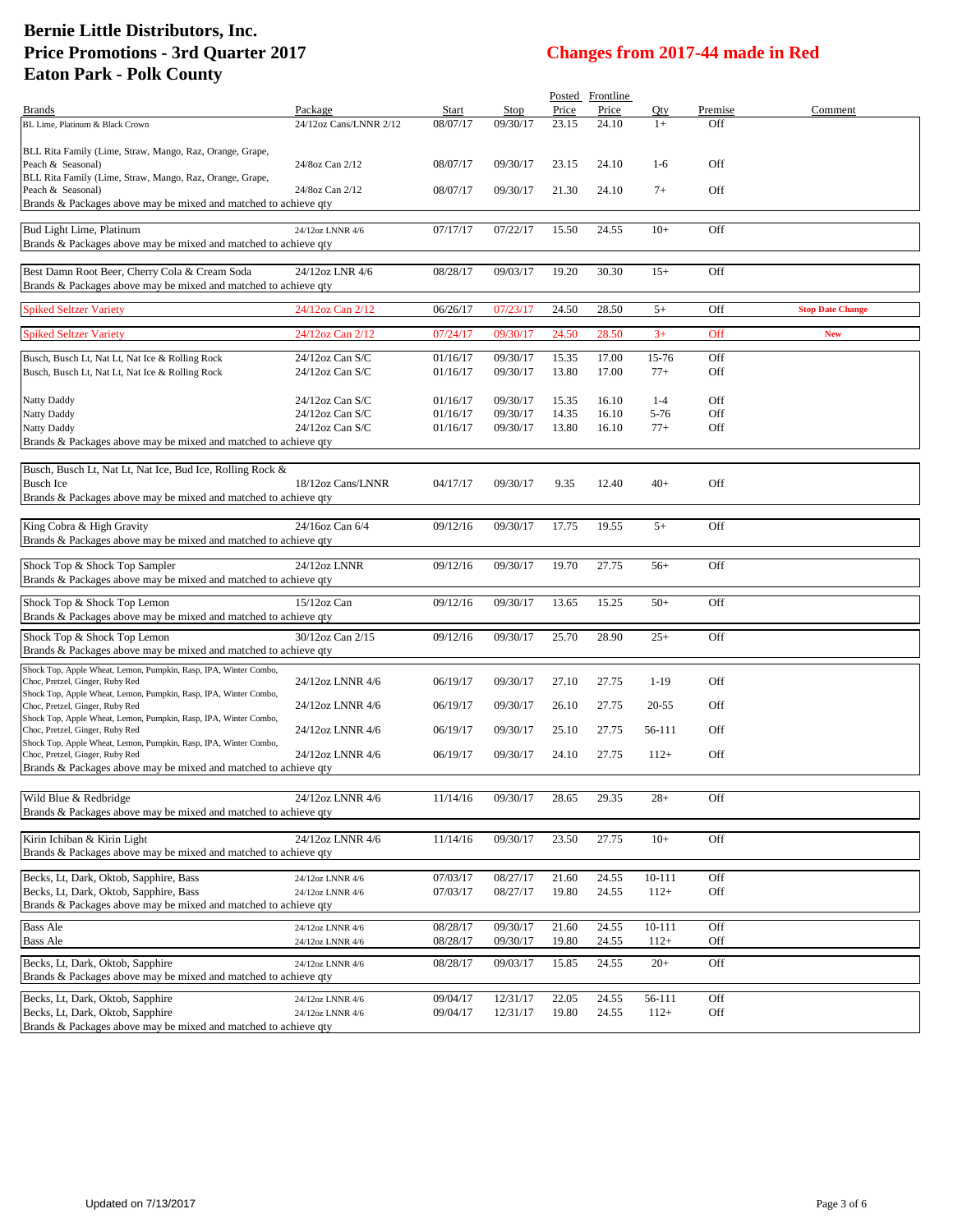|                                                                                 |                       |          |          |       | Posted Frontline |         |         |         |
|---------------------------------------------------------------------------------|-----------------------|----------|----------|-------|------------------|---------|---------|---------|
| <b>Brands</b>                                                                   | Package               | Start    | Stop     | Price | Price            | Qty     | Premise | Comment |
| Becks, Light, Dark, Oktoberfest, Sapphire & Bass                                | 24/12oz LNNR/CAN 2/12 | 07/10/17 | 07/16/17 | 19.90 | 24.10            | $10+$   | Off     |         |
| Beck's Pilsner                                                                  | 24/16oz CALNR 3/8     | 07/10/17 | 07/16/17 | 28.80 | 36.15            | $10+$   | Off     |         |
| Land Shark                                                                      | 24/12oz LNNR/CAN 2/12 | 07/10/17 | 07/16/17 | 19.90 | 24.10            | $10+$   | Off     |         |
| Brands & Packages above may be mixed and matched to achieve qty                 |                       |          |          |       |                  |         |         |         |
|                                                                                 |                       |          |          |       |                  |         |         |         |
| Becks, Light, Dark, Oktoberfest, Sapphire & Bass                                | 24/12oz LNNR/CAN 2/12 | 07/17/17 | 08/13/17 | 20.35 | 24.10            | 56-111  | Off     |         |
| Becks, Light, Dark, Oktoberfest, Sapphire & Bass                                | 24/12oz LNNR/CAN 2/12 | 07/17/17 | 08/13/17 | 19.80 | 24.10            | $112+$  | Off     |         |
|                                                                                 |                       |          |          |       |                  |         |         |         |
| Beck's Pilsner                                                                  | 24/16oz CALNR 3/8     | 07/17/17 | 08/13/17 | 30.52 | 36.15            | 56-111  | Off     |         |
| Beck's Pilsner                                                                  | 24/16oz CALNR 3/8     | 07/17/17 | 08/13/17 | 29.70 | 36.15            | $112+$  | Off     |         |
| Land Shark                                                                      | 24/12oz LNNR/CAN 2/12 | 07/17/17 | 08/13/17 | 22.15 | 24.10            | 56-111  | Off     |         |
| Land Shark                                                                      | 24/12oz LNNR/CAN 2/12 | 07/17/17 | 08/13/17 | 20.35 | 24.10            | $112+$  | Off     |         |
| Brands & Packages above may be mixed and matched to achieve qty                 |                       |          |          |       |                  |         |         |         |
|                                                                                 |                       |          |          |       |                  |         |         |         |
| Becks, Light, Dark, Oktoberfest, Sapphire & Bass                                | 24/12oz LNNR/CAN 2/12 | 08/14/17 | 08/20/17 | 19.90 | 24.10            | $10+$   | Off     |         |
| Beck's Pilsner                                                                  | 24/16oz CALNR 3/8     | 08/14/17 | 08/20/17 | 28.80 | 36.15            | $10+$   | Off     |         |
|                                                                                 |                       |          |          |       |                  |         |         |         |
| <b>Land Shark</b>                                                               | 24/12oz LNNR/CAN 2/12 | 08/14/17 | 08/20/17 | 19.90 | 24.10            | $10+$   | Off     |         |
| Brands & Packages above may be mixed and matched to achieve qty                 |                       |          |          |       |                  |         |         |         |
| Becks, Light, Dark, Oktoberfest, Sapphire & Bass                                | 24/12oz LNNR/CAN 2/12 | 08/21/17 | 09/10/17 | 20.35 | 24.10            | 56-111  | Off     |         |
| Becks, Light, Dark, Oktoberfest, Sapphire & Bass                                | 24/12oz LNNR/CAN 2/12 | 08/21/17 | 09/10/17 | 19.80 | 24.10            | $112+$  | Off     |         |
|                                                                                 |                       |          |          |       |                  |         |         |         |
| Beck's Pilsner                                                                  | 24/16oz CALNR 3/8     | 08/21/17 | 09/10/17 | 30.52 | 36.15            | 56-111  | Off     |         |
| Beck's Pilsner                                                                  | 24/16oz CALNR 3/8     | 08/21/17 | 09/10/17 | 29.70 | 36.15            | $112+$  | Off     |         |
|                                                                                 |                       |          |          |       |                  |         |         |         |
| Land Shark                                                                      | 24/12oz LNNR/CAN 2/12 | 08/21/17 | 09/10/17 | 22.15 | 24.10            | 56-111  | Off     |         |
| Land Shark                                                                      | 24/12oz LNNR/CAN 2/12 | 08/21/17 | 09/10/17 | 20.35 | 24.10            | $112+$  | Off     |         |
| Brands & Packages above may be mixed and matched to achieve qty                 |                       |          |          |       |                  |         |         |         |
| Becks, Light, Dark, Oktoberfest, Sapphire & Bass                                | 24/12oz LNNR/CAN 2/12 | 09/11/17 | 09/17/17 | 19.90 | 24.10            | $10+$   | Off     |         |
|                                                                                 |                       |          |          |       |                  |         |         |         |
| Beck's Pilsner                                                                  | 24/16oz CALNR 3/8     | 09/11/17 | 09/17/17 | 28.80 | 36.15            | $10+$   | Off     |         |
|                                                                                 |                       |          |          |       |                  |         |         |         |
| Land Shark                                                                      | 24/12oz LNNR/CAN 2/12 | 09/11/17 | 09/17/17 | 19.90 | 24.10            | $10+$   | Off     |         |
| Brands & Packages above may be mixed and matched to achieve qty                 |                       |          |          |       |                  |         |         |         |
| Becks, Light, Dark, Oktoberfest, Sapphire & Bass                                | 24/12oz LNNR/CAN 2/12 | 09/18/17 | 10/08/17 | 20.35 | 24.10            | 56-111  | Off     |         |
| Becks, Light, Dark, Oktoberfest, Sapphire & Bass                                | 24/12oz LNNR/CAN 2/12 | 09/18/17 | 10/08/17 | 19.80 | 24.10            | $112+$  | Off     |         |
|                                                                                 |                       |          |          |       |                  |         |         |         |
| Beck's Pilsner                                                                  | 24/16oz CALNR 3/8     | 09/18/17 | 10/08/17 | 30.52 | 36.15            | 56-111  | Off     |         |
| Beck's Pilsner                                                                  | 24/16oz CALNR 3/8     | 09/18/17 | 10/08/17 | 29.70 | 36.15            | $112+$  | Off     |         |
|                                                                                 |                       |          |          |       |                  |         |         |         |
| Land Shark                                                                      | 24/12oz LNNR/CAN 2/12 | 09/18/17 | 10/08/17 | 22.15 | 24.10            | 56-111  | Off     |         |
| Land Shark                                                                      | 24/12oz LNNR/CAN 2/12 | 09/18/17 | 10/08/17 | 20.35 | 24.10            | $112+$  | Off     |         |
| Brands & Packages above may be mixed and matched to achieve qty                 |                       |          |          |       |                  |         |         |         |
|                                                                                 |                       |          |          |       |                  |         |         |         |
| Beck's, Sapphire, Black Crown, BL Lime, Platinum,                               |                       |          |          |       |                  |         |         |         |
| Michelob Ultra & Landshark                                                      | 24/16oz CAN 6/4       | 02/06/17 | 09/30/17 | 25.75 | 28.00            | $1 - 2$ | Off     |         |
| Beck's, Sapphire, Black Crown, BL Lime, Platinum,<br>Michelob Ultra & Landshark |                       |          |          |       |                  | $3+$    |         |         |
|                                                                                 | 24/16oz CAN 6/4       | 02/06/17 | 09/30/17 | 24.90 | 28.00            |         | Off     |         |
|                                                                                 |                       |          |          |       |                  |         |         |         |
| Shock Top, Apple, Lemon, Pumpkin, Shockolate &<br><b>Twisted Pretzel</b>        | 24/16oz CAN 6/4       | 02/06/17 | 09/30/17 | 29.80 | 33.50            | $1-2$   | Off     |         |
| Shock Top, Apple, Lemon, Pumpkin, Shockolate &                                  |                       |          |          |       |                  |         |         |         |
| <b>Twisted Pretzel</b>                                                          | 24/16oz CAN 6/4       | 02/06/17 | 09/30/17 | 24.90 | 33.50            | $3+$    | Off     |         |
|                                                                                 |                       |          |          |       |                  |         |         |         |
| Goose 312, IPA, Green Line & Four Star Pilsner                                  | 24/16oz CAN 6/4       | 02/06/17 | 09/30/17 | 29.80 | 31.95            | $1-2$   | Off     |         |
| Goose 312, IPA, Green Line & Four Star Pilsner                                  | 24/16oz CAN 6/4       | 02/06/17 | 09/30/17 | 24.90 | 31.95            | $3+$    | Off     |         |
|                                                                                 |                       |          |          |       |                  |         |         |         |
| Bud Chelada, Bud Lt Chelada                                                     | 24/16oz Can 6/4       | 02/06/17 | 09/30/17 | 29.80 | 33.50            | $1+$    | Off     |         |
|                                                                                 |                       |          |          |       |                  |         |         |         |
| Rita Splash (Lime, Strawberry & Pineapple)                                      | 24/16oz CAN 4/6       | 02/06/17 | 09/30/17 | 29.80 | 37.50            | $1+$    | Off     |         |
|                                                                                 |                       |          |          |       |                  |         |         |         |
| BL Lime Rita Family & Oculto                                                    | 24/16oz CAN 6/4       | 02/06/17 | 09/30/17 | 29.80 | 37.50            | $1+$    | Off     |         |
| Brands & Packages above may be mixed and matched to achieve qty                 |                       |          |          |       |                  |         |         |         |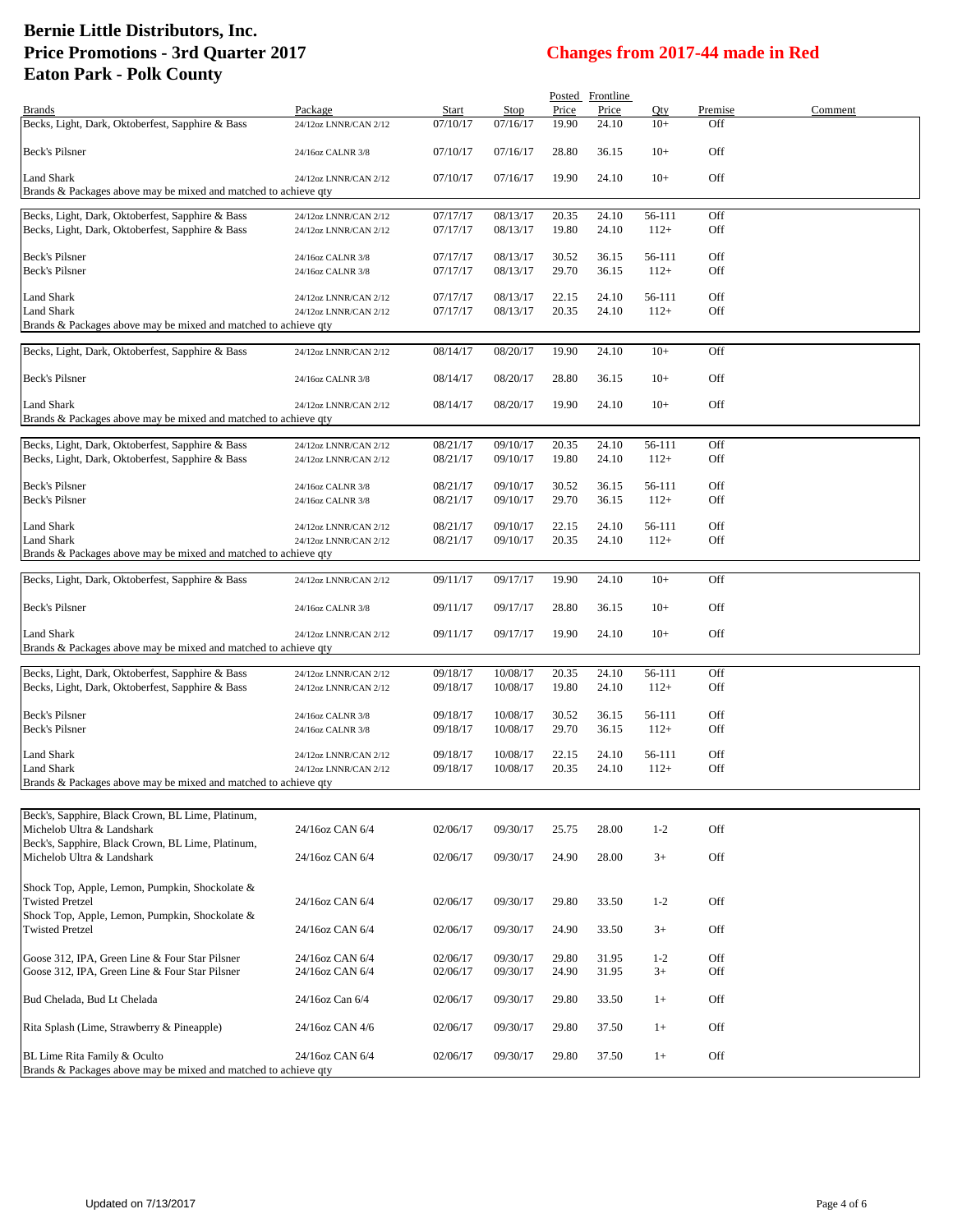| <b>Brands</b>                                                                                                                                                                                                                                    | Package                                         | Start                | Stop                  | Price          | Posted Frontline<br>Price | Qty               | Premise    | Comment |
|--------------------------------------------------------------------------------------------------------------------------------------------------------------------------------------------------------------------------------------------------|-------------------------------------------------|----------------------|-----------------------|----------------|---------------------------|-------------------|------------|---------|
| BP Blueberry, Oktoberfest, Pumpkin, Summer, Winter, Spring, Toasted                                                                                                                                                                              |                                                 |                      |                       |                |                           |                   |            |         |
| Lager, Hoptical Illusion, Mosaic Session IPA & Honey Robber                                                                                                                                                                                      | 24/12oz LNNR 4/6                                | 06/26/17             | 09/30/17              | 27.70          | 30.90                     | 25-55             | Off        |         |
| BP Blueberry, Oktoberfest, Pumpkin, Summer, Winter, Spring, Toasted<br>Lager, Hoptical Illusion, Mosaic Session IPA & Honey Robber                                                                                                               | 24/12oz LNNR 4/6                                | 06/26/17             | 09/30/17              | 26.70          | 30.90                     | $56+$             | Off        |         |
| Goose 312, 312 Pale Ale, Honkers, IPA, Winter, Summer, Harvest Ale,<br>Sixth Day, Endless IPA, Rambler IPA, Oktob, 10 Hills Pale Ale, Four Star,<br>Green Line, Preseason<br>Goose 312, 312 Pale Ale, Honkers, IPA, Winter, Summer, Harvest Ale, | 24/12oz LNNR/Can 4/6                            | 06/26/17             | 09/30/17              | 27.70          | 30.90                     | 25-55             | Off        |         |
| Sixth Day, Endless IPA, Rambler IPA, Oktob, 10 Hills Pale Ale, Four Star,<br>Green Line, Preseason<br>Brands & Packages above may be mixed and matched to achieve qty                                                                            | 24/12oz LNNR/Can 4/6                            | 06/26/17             | 09/30/17              | 26.70          | 30.90                     | $56+$             | Off        |         |
|                                                                                                                                                                                                                                                  |                                                 |                      |                       |                |                           |                   |            |         |
| Shock Top, Wheat IPA, Lemon, Pumpkin, Variety, Apple, Winter, Honey<br>Bourbon, Choc, Pretzel, Ginger & Ruby Red<br>Shock Top, Wheat IPA, Lemon, Pumpkin, Variety, Apple, Winter, Honey                                                          | 24/12oz LNNR/Can 2/12                           | 01/23/17             | 09/30/17              | 24.60          | 27.75                     | 14-55             | Off        |         |
| Bourbon, Choc, Pretzel, Ginger & Ruby Red                                                                                                                                                                                                        | 24/12oz LNNR/Can 2/12                           | 01/23/17             | 09/30/17              | 23.60          | 27.75                     | 56-111            | Off        |         |
| Shock Top, Wheat IPA, Lemon, Pumpkin, Variety, Apple, Winter, Honey<br>Bourbon, Choc, Pretzel, Ginger & Ruby Red                                                                                                                                 | 24/12oz LNNR/Can 2/12                           | 01/23/17             | 09/30/17              | 22.60          | 27.75                     | $112+$            | Off        |         |
| Goose 312, 312 Pale, Honkers, IPA, Winter, Summer, Fall, Harvest Ale,                                                                                                                                                                            |                                                 |                      |                       |                |                           |                   |            |         |
| Endless IPA, Winter, Four Star, Green Line & Johnny Appleseed                                                                                                                                                                                    | 24/12oz LNNR/CN 2/12                            | 01/23/17             | 09/30/17              | 26.25          | 29.65                     | 14-55             | Off        |         |
| Goose 312, 312 Pale, Honkers, IPA, Winter, Summer, Fall, Harvest Ale,<br>Endless IPA, Winter, Four Star, Green Line & Johnny Appleseed                                                                                                           | 24/12oz LNNR/CN 2/12                            | 01/23/17             | 09/30/17              | 25.25          | 29.65                     | $56+$             | Off        |         |
| Brands & Packages above may be mixed and matched to achieve qty                                                                                                                                                                                  |                                                 |                      |                       |                |                           |                   |            |         |
| Goose Seasonal Sampler                                                                                                                                                                                                                           | 24/12oz Can                                     | 01/02/17             | 09/30/17              | 25.45          | 28.85                     | 14-55             | Off        |         |
| Goose Seasonal Sampler                                                                                                                                                                                                                           | 24/12oz Can                                     | 01/02/17             | 09/30/17              | 24.45          | 28.85                     | $56+$             | Off        |         |
| Brands & Packages above may be mixed and matched to achieve qty                                                                                                                                                                                  |                                                 |                      |                       |                |                           |                   |            |         |
| Goose Seasonal Sampler                                                                                                                                                                                                                           | 24/12oz LNNR                                    | 01/02/17             | 09/30/17              | 26.80          | 28.85                     | $10-55$           | Off        |         |
| Goose Seasonal Sampler                                                                                                                                                                                                                           | 24/12oz LNNR                                    | 01/02/17             | 09/30/17              | 25.50          | 28.85                     | 56-111            | Off        |         |
| Goose Seasonal Sampler<br>Brands & Packages above may be mixed and matched to achieve qty                                                                                                                                                        | 24/12oz LNNR                                    | 01/02/17             | 09/30/17              | 24.50          | 28.85                     | $112+$            | Off        |         |
|                                                                                                                                                                                                                                                  |                                                 |                      |                       |                |                           |                   |            |         |
|                                                                                                                                                                                                                                                  |                                                 |                      |                       |                |                           |                   |            |         |
| <b>Boddington's Pub</b>                                                                                                                                                                                                                          | 24/16oz CAN 6/4                                 | 01/04/16             | 09/30/17              | 39.15          | 41.75                     | $72+$             | Off        |         |
|                                                                                                                                                                                                                                                  | 20/9.6oz LNR                                    | 09/12/16             | 09/30/17              | 19.90          | 21.95                     | $3+$              | Off        |         |
| Stella Artois                                                                                                                                                                                                                                    |                                                 |                      |                       |                |                           |                   |            |         |
| Stella Artois, Cidre, Hoegaarden, Leffe Blonde/Brown                                                                                                                                                                                             | 24/11.2oz LNNR/CN 4/6                           | 05/01/17<br>05/01/17 | 09/30/17<br>09/30/17  | 26.40          | 32.55                     | 56-111<br>112-215 | Off<br>Off |         |
| Stella Artois, Cidre, Hoegaarden, Leffe Blonde/Brown<br>Stella Artois, Cidre, Hoegaarden, Leffe Blonde/Brown                                                                                                                                     | 24/11.2oz LNNR/CN 4/6<br>24/11.2oz LNNR/CN 4/6  | 05/01/17             | 09/30/17              | 25.75<br>24.46 | 32.55<br>32.55            | $216+$            | Off        |         |
|                                                                                                                                                                                                                                                  |                                                 |                      |                       |                |                           |                   |            |         |
| Stella, Stella Cidre, Hoegaarden, Belgian Sampler                                                                                                                                                                                                | 24/11.2oz LNNR/Can 2/12 &                       |                      |                       |                |                           |                   |            |         |
|                                                                                                                                                                                                                                                  | 20/14.9oz Can 2/12<br>24/11.2oz LNNR/Can 2/12 & | 05/01/17             | 09/30/17              | 30.30          | 33.30                     | $1-4$             | Off        |         |
| Stella, Stella Cidre, Hoegaarden, Belgian Sampler                                                                                                                                                                                                | 20/14.9oz Can 2/12                              | 05/01/17             | 09/30/17              | 27.00          | 33.30                     | $5 - 55$          | Off        |         |
| Stella, Stella Cidre, Hoegaarden, Belgian Sampler                                                                                                                                                                                                | 24/11.2oz LNNR/Can 2/12 &                       |                      |                       |                |                           |                   |            |         |
|                                                                                                                                                                                                                                                  | 20/14.9oz Can 2/12<br>24/11.2oz LNNR/Can 2/12 & | 05/01/17             | 09/30/17              | 26.40          | 33.30                     | 56-111            | Off        |         |
| Stella, Stella Cidre, Hoegaarden, Belgian Sampler                                                                                                                                                                                                | 20/14.9oz Can 2/12                              | 05/01/17             | 09/30/17              | 25.75          | 33.30                     | $112+$            | Off        |         |
| Brands & Packages above may be mixed and matched to achieve qty                                                                                                                                                                                  |                                                 |                      |                       |                |                           |                   |            |         |
| Montejo                                                                                                                                                                                                                                          | 24/12oz Can 2/12                                | 11/14/16             | 09/30/17              | 19.95          | 23.00                     | $5+$              | Off & On   |         |
| Kona Longboard, Fire Rock, Pipeline, Wailua Wheat, Koko Brown,<br>Castaway, Big Wave, Lemongrass & Lavaman<br>Brands & Packages above may be mixed and matched to achieve gty                                                                    | 24/12oz LNNR 4/6                                | 05/29/17             | 09/03/17              | 23.56          | 28.76                     | $25+$             | On & Off   |         |
|                                                                                                                                                                                                                                                  |                                                 |                      |                       |                |                           |                   |            |         |
| Kona Longboard, Fire Rock, Pipeline, Wailua Wheat, Koko Brown,<br>Castaway, Big Wave, Lemongrass & Lavaman                                                                                                                                       | 24/12oz LNNR 4/6                                | 09/04/17             | 09/30/17              | 25.56          | 28.76                     | 15-24             | On & Off   |         |
| Kona Longboard, Fire Rock, Pipeline, Wailua Wheat, Koko Brown,<br>Castaway, Big Wave, Lemongrass & Lavaman                                                                                                                                       | 24/12oz LNNR 4/6                                | 09/04/17             | 09/30/17              | 23.56          | 28.76                     | $25+$             | On & Off   |         |
| Brands & Packages above may be mixed and matched to achieve qty                                                                                                                                                                                  |                                                 |                      |                       |                |                           |                   |            |         |
|                                                                                                                                                                                                                                                  |                                                 |                      |                       |                |                           |                   |            |         |
| Widmer Hefeweizen, Drop Top Amber Ale, Drifter Pale Ale, Rotator IPA,<br>Upheaval, Alchemy & BRRR                                                                                                                                                | 24/12oz LNNR 4/6                                | 08/01/17             | 08/27/17              | 28.80          | 32.00                     | $15+$             | Off        |         |
| Brands & Packages above may be mixed and matched to achieve qty                                                                                                                                                                                  |                                                 |                      |                       |                |                           |                   |            |         |
| Widmer Omission IPA, Lager & Pale Ale                                                                                                                                                                                                            |                                                 |                      |                       |                |                           |                   | Off        |         |
| Brands & Packages above may be mixed and matched to achieve qty                                                                                                                                                                                  | 24/12oz LNNR 4/6                                | 08/28/17             | 09/30/17              | 28.80          | 32.00                     | $15+$             |            |         |
| SweetWater 420, IPA & Tacklebox<br>Brands & Packages above may be mixed and matched to achieve qty                                                                                                                                               | 24/12oz LNNR/Can 2/12                           |                      | 10/10/2016 12/30/2017 | 27.00          | 29.15                     | $5+$              | Off        |         |